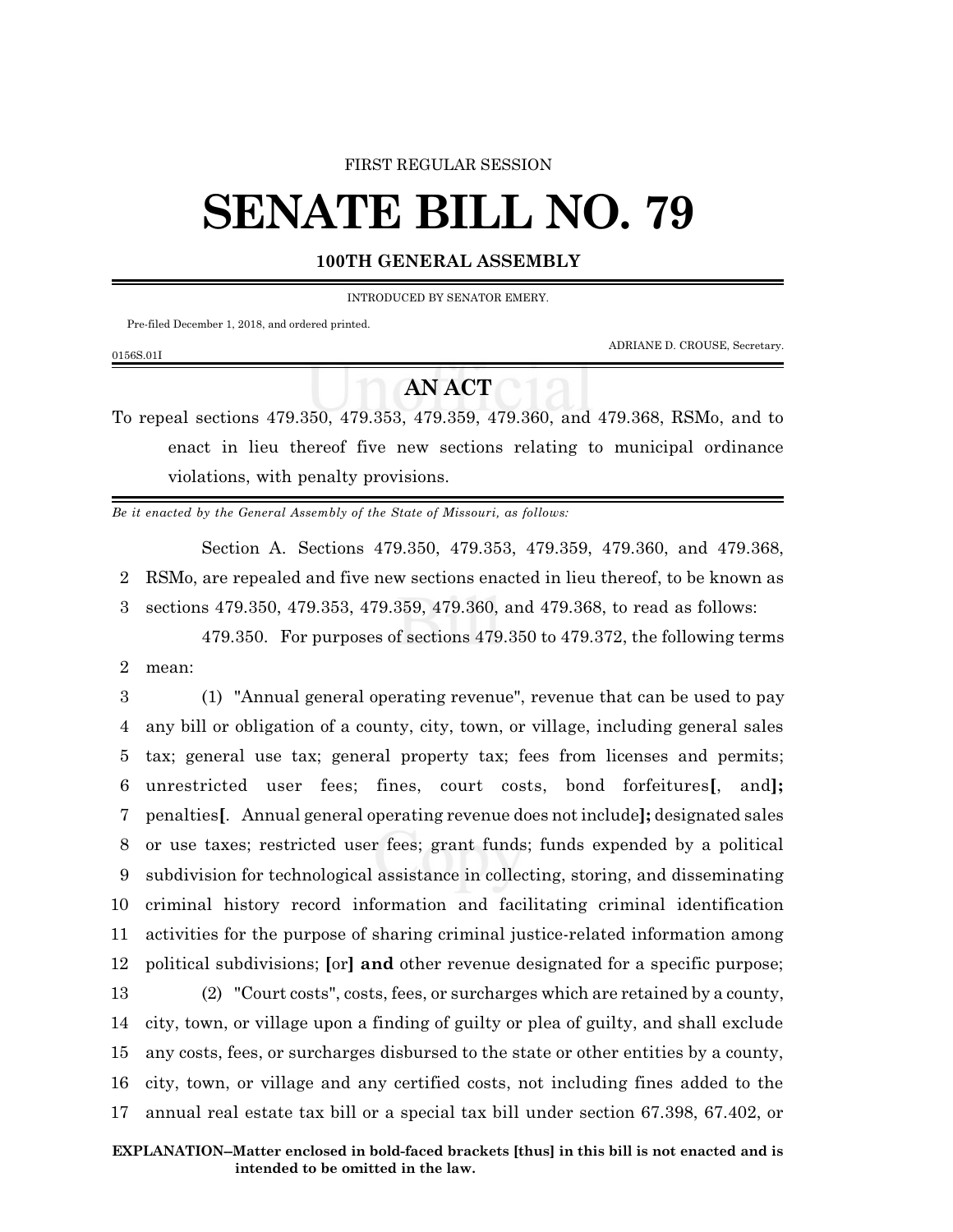SB 79 2

67.451;

 (3) "Minor traffic violation", a municipal or county traffic ordinance violation prosecuted that does not involve an accident or injury, that does not involve the operation of a commercial motor vehicle, and for which no points are assessed by the department of revenue or the department of revenue is authorized to assess one to four points to a person's driving record upon conviction. Minor traffic violation shall **[**include**] exclude** amended charges for any minor traffic violation**[**. Minor traffic violation shall exclude**],** a violation for exceeding the speed limit by more than nineteen miles per hour or a violation occurring within a construction zone or school zone;

 (4) "Municipal ordinance violation", a municipal or county ordinance violation prosecuted for which penalties are authorized by statute under sections 64.160, 64.200, 64.295, 64.487, 64.690, 64.895, 67.398, 71.285, 89.120, and 89.490. Municipal ordinance violation shall include amended charges for municipal ordinance violations.

479.353. Notwithstanding any provisions to the contrary, the following conditions shall apply to minor traffic violations and municipal ordinance violations:

 (1) The court shall not assess a fine, if combined with the amount of court costs, totaling in excess of:

 (a) **[**Two hundred twenty-five**] Five hundred** dollars for minor traffic violations; and

 (b) For municipal ordinance violations committed within a twelve-month period beginning with the first violation: two hundred dollars for the first municipal ordinance violation, **[**two**] three** hundred **[**seventy-five**]** dollars for the second municipal ordinance violation, **[**three**] four** hundred **[**fifty**]** dollars for the third municipal ordinance violation, and **[**four**] five** hundred **[**fifty**]** dollars for the fourth and any subsequent municipal ordinance violations;

 (2) The court shall not sentence a person to confinement, except the court may sentence a person to confinement for any violation involving alcohol or controlled substances, violations endangering the health or welfare of others, or eluding or giving false information to a law enforcement officer;

 (3) A person shall not be placed in confinement for failure to pay a fine unless such nonpayment violates terms of probation or unless the due process procedures mandated by Missouri supreme court rule 37.65 or its successor rule are strictly followed by the court; **and**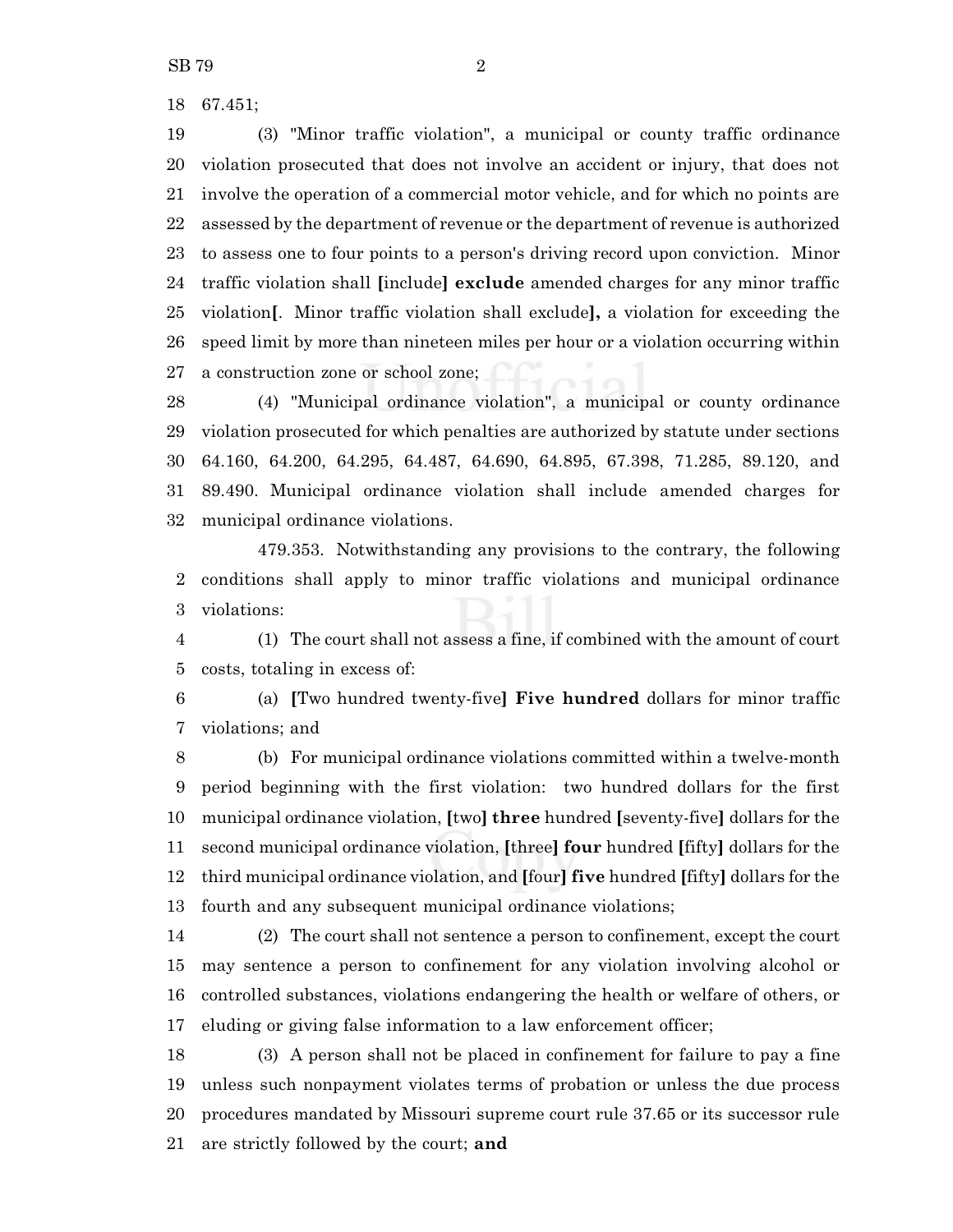(4) **[**Court costs that apply shall be assessed against the defendant unless the court finds that the defendant is indigent based on standards set forth in determining such by the presiding judge of the circuit. Such standards shall reflect model rules and requirements to be developed by the supreme court; and (5)**]** No court costs shall be assessed if the **[**defendant is found to be indigent under subdivision (4) of this section or if the**]** case is dismissed.

479.359. 1. Every county, city, town, and village shall annually calculate the percentage of its annual general operating revenue received from fines, bond forfeitures, and court costs for **[**municipal ordinance violations and**]** minor traffic violations, including amended charges for any **[**municipal ordinance violations and**]** minor traffic violations, whether the violation was prosecuted in municipal court, associate circuit court, or circuit court, occurring within the county, city, town, or village. If the percentage is more than thirty percent, the excess amount shall be sent to the director of the department of revenue. The director of the department of revenue shall set forth by rule a procedure whereby excess revenues as set forth in this section shall be sent to the department of revenue. The department of revenue shall distribute these moneys annually to the schools of the county in the same manner that proceeds of all fines collected for any breach of the penal laws of this state are distributed.

 2. **[**Beginning January 1, 2016, the percentage specified in subsection 1 of this section shall be reduced from thirty percent to twenty percent, unless any county, city, town, or village has a fiscal year beginning on any date other than January first, in which case the reduction shall begin on the first day of the immediately following fiscal year except that any county with a charter form of government and with more than nine hundred fifty thousand inhabitants and any city, town, or village with boundaries found within such county shall be reduced from thirty percent to twelve and one-half percent.

 3.**]** An addendum to the annual financial report submitted to the state auditor under section 105.145 by the county, city, town, or village that has chosen to have a municipal court division shall contain an accounting of:

(1) Annual general operating revenue **[**as defined in section 479.350**]**;

 (2) The total revenues from fines, bond forfeitures, and court costs for municipal ordinance violations and minor traffic violations occurring within the county, city, town, or village, including amended charges from any municipal ordinance violations and minor traffic violations;

(3) The percent of annual general operating revenue from fines, bond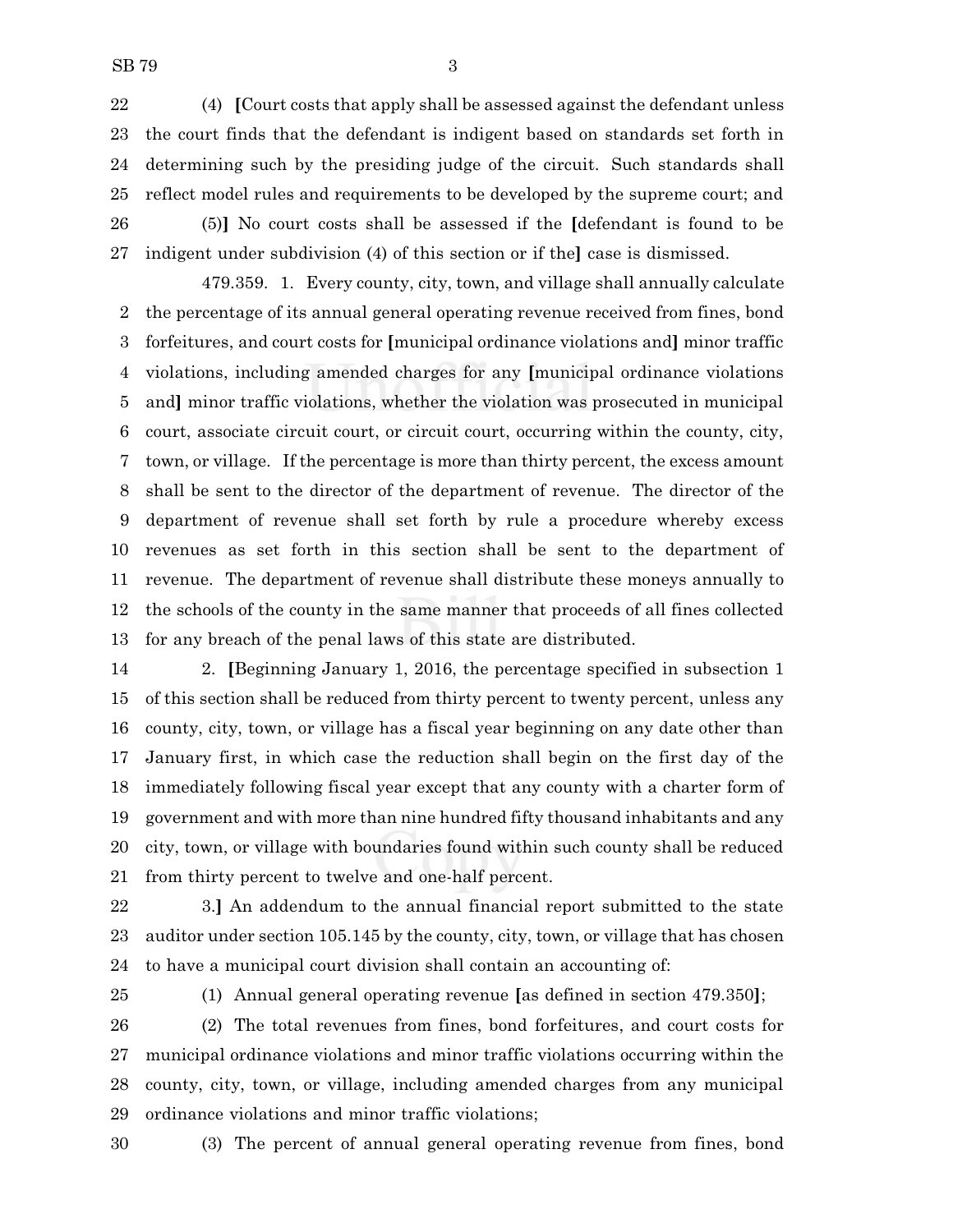forfeitures, and court costs for municipal ordinance violations and minor traffic violations occurring within the county, city, town, or village, including amended charges from any charged municipal ordinance violations and minor traffic violation, charged in the municipal court of that county, city, town, or village; and

 (4) Said addendum shall be certified and signed by a representative with knowledge of the subject matter as to the accuracy of the addendum contents, under oath and under the penalty of perjury, and witnessed by a notary public.

 **[**4.**] 3.** On or before December 31, 2015, the state auditor shall set forth by rule a procedure for including the addendum information required by this section. The rule shall also allow reasonable opportunity for demonstration of compliance without unduly burdensome calculations.

479.360. 1. Every county, city, town, and village shall file with the state auditor, together with its report due under section 105.145, its certification of its substantial compliance signed by its municipal judge with the municipal court procedures set forth in this subsection during the preceding fiscal year. The procedures to be adopted and certified include the following:

 (1) Defendants in custody pursuant to an initial arrest warrant issued by a municipal court have an opportunity to be heard by a judge in person, by telephone, or video conferencing as soon as practicable and not later than forty-eight hours on minor traffic violations and not later than seventy-two hours on other violations and, if not given that opportunity, are released;

 (2) Defendants in municipal custody shall not be held more than twenty-four hours without a warrant after arrest;

 (3) Defendants are not detained in order to coerce payment of fines and costs unless found to be in contempt after strict compliance by the court with the due process procedures mandated by Missouri supreme court rule 37.65 or its successor rule;

 (4) **[**The municipal court has established procedures to allow indigent defendants to present evidence of their financial condition and takes such evidence into account if determining fines and costs and establishing related payment requirements;

 (5)**]** The municipal court only assesses fines and costs as authorized by law;

 **[**(6) No additional charge shall be issued for the failure to appear for a minor traffic violation;

(7)**] (5)** The municipal court conducts proceedings in a courtroom that is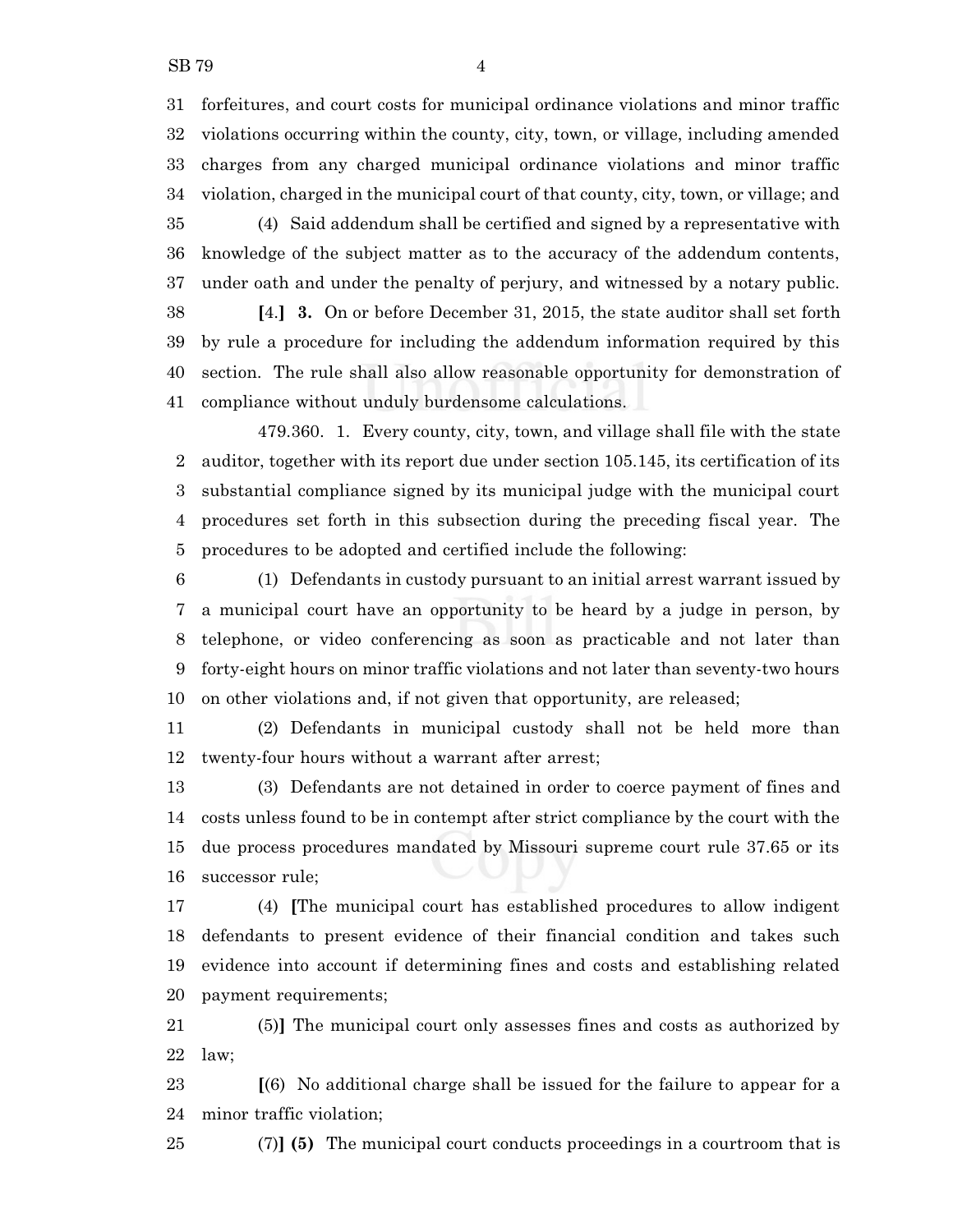open to the public and large enough to reasonably accommodate the public, parties, and attorneys;

 **[**(8)**] (6)** The municipal court makes use of alternative payment plans; **[**(9)**] (7)** The municipal court makes use of community service alternatives **[**for which no associated costs are charged to the defendant**]**; and

 **[**(10)**] (8)** The municipal court has adopted an electronic payment system or payment by mail for the payment of minor traffic violations.

 2. On or before December 31, 2015, the state auditor shall set forth by rule a procedure for including the addendum information required by this section. The rule shall also allow reasonable opportunity for demonstration of compliance.

479.368. 1. (1) Except for county sales taxes deposited in the county sales tax trust fund as defined in section 66.620, any county, city, town, or village failing to timely file the required addendums or remit the required excess revenues, if applicable, after the time period provided by the notice by the director of the department of revenue or any final determination on excess revenue by the court in a judicial proceeding, whichever is later, shall not receive from that date any amount of moneys to which the county, city, town, or village would otherwise be entitled to receive from revenues from local sales tax as defined in section 32.085.

 (2) If any county, city, town, or village has failed to timely file the required addendums, the director of the department of revenue shall hold any moneys the noncompliant city, town, village, or county would otherwise be entitled to from local sales tax as defined in section 32.085 until a determination is made by the director of revenue that the noncompliant city, town, village, or county has come into compliance with the provisions of sections 479.359 and 479.360.

 (3) If any county, city, town, or village has failed to remit the required excess revenue to the director of the department of revenue such general local sales tax revenues shall be distributed as provided in subsection 1 of section 479.359 by the director of the department of revenue in the amount of excess revenues that the county, city, town, or village failed to remit.

 Upon a noncompliant city, town, village, or county coming into compliance with the provisions of sections 479.359 and 479.360, the director of the department of revenue shall disburse any remaining balance of funds held under this subsection after satisfaction of amounts due under section 479.359. Moneys held by the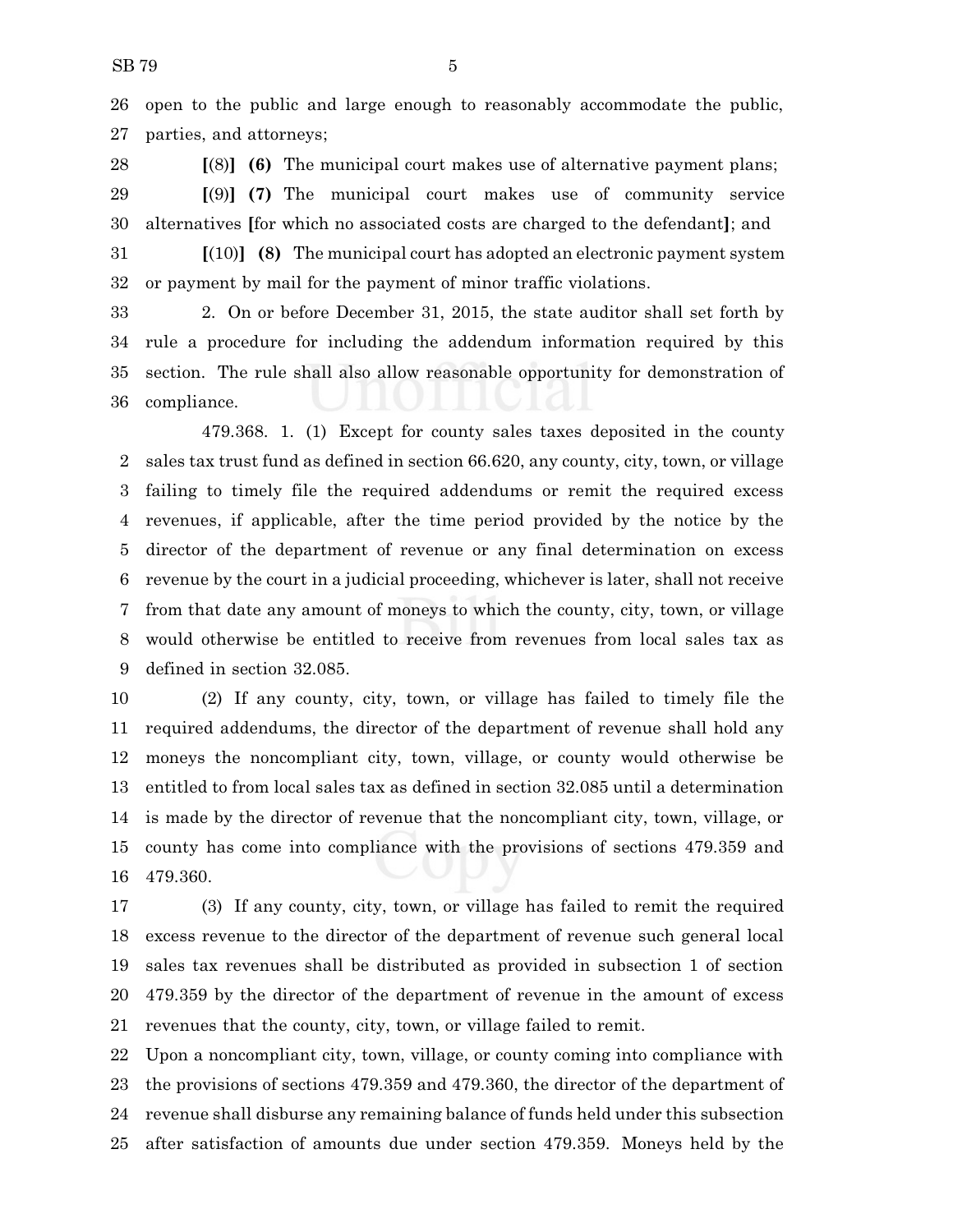director of the department of revenue under this subsection shall not be deemed to be state funds and shall not be commingled with any funds of the state.

 2. (1) Any city, town, village, or county that participates in the distribution of local sales tax in sections 66.600 to 66.630 and fails to timely file the required addendums or remit the required excess revenues, if applicable, after the time period provided by the notice by the director of the department of revenue or any final determination on excess revenue by the court in a judicial proceeding, whichever is later, shall not receive any amount of moneys to which said city, town, village, or county would otherwise be entitled under sections 66.600 to 66.630. The director of the department of revenue shall notify the county to which the duties of the director have been delegated under section 66.601 of any noncompliant city, town, village, or county and the county shall remit to the director of the department of revenue any moneys to which said city, town, village, or county would otherwise be entitled. No disbursements to the noncompliant city, town, village, or county shall be permitted until a determination is made by the director of revenue that the noncompliant city, town, village, or county has come into compliance with the provisions of sections 479.359 and 479.360.

 (2) If such county, city, town, or village has failed to timely file the required addendums, the director of the department of revenue shall hold any moneys the noncompliant city, town, village, or county would otherwise be entitled to under sections 66.600 to 66.630 until a determination is made by the director of revenue that the noncompliant city, town, village, or county has come into compliance with the provisions of sections 479.359 and 479.360.

 (3) If any county, city, town, or village has failed to remit the required excess revenue to the director of the department of revenue, the director shall distribute such moneys the county, city, town, or village would otherwise be entitled to under sections 66.600 to 66.630 in the amount of excess revenues that the city, town, village, or county failed to remit as provided in subsection 1 of section 479.359.

 Upon a noncompliant city, town, village, or county coming into compliance with the provisions of sections 479.359 and 479.360, the director of the department of revenue shall disburse any remaining balance of funds held under this subsection after satisfaction of amounts due under section 479.359 and shall notify the county to which the duties of the director have been delegated under section 66.601 that such compliant city, town, village, or county is entitled to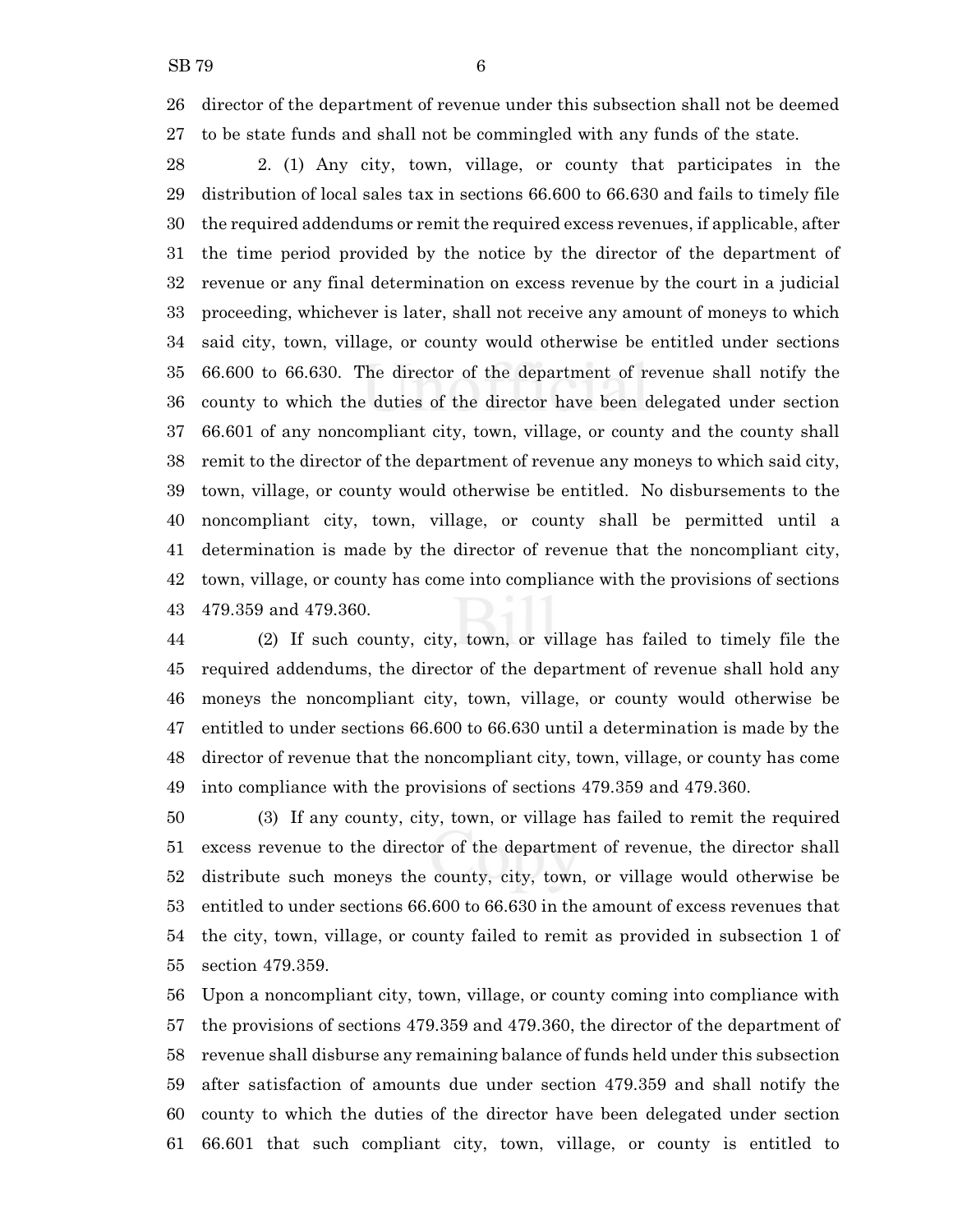distributions under sections 66.600 to 66.630. If a noncompliant city, town, village, or county becomes disincorporated, any moneys held by the director of the department of revenue shall be distributed to the schools of the county in the same manner that proceeds of all penalties, forfeitures, and fines collected for any breach of the penal laws of the state are distributed. Moneys held by the director of the department of revenue under this subsection shall not be deemed to be state funds and shall not be commingled with any funds of the state.

 **[**3. In addition to the provisions of subsection 1 of this section, any county that fails to remit the required excess revenue as required by section 479.359 shall have an election upon the question of disincorporation under Article VI, Section 5 of the Constitution of Missouri, and any such city, town, or village that fails to remit the required excess revenue as required by section 479.359 shall have an election upon the question of disincorporation according to the following procedure:

 (1) The election upon the question of disincorporation of such city, town, or village shall be held on the next general election day, as defined by section 115.121;

 (2) The director of the department of revenue shall notify the election authorities responsible for conducting the election according to the terms of section 115.125 and the county governing body in which the city, town, or village is located not later than 5:00 p.m. on the tenth Tuesday prior to the election of the amount of the excess revenues due;

 (3) The question shall be submitted to the voters of such city, town, or village in substantially the following form:

 The city/town/village of \_\_\_\_\_\_ has kept more revenue from fines, bond forfeitures, and court costs for municipal ordinance violations and minor traffic violations than is permitted by state law and failed to remit those revenues to the county school fund. Shall the city/town/village of \_\_\_\_\_\_ be dissolved?

91  $\Box$  YES  $\Box$  NO

 (4) Upon notification by the director of the department of revenue, the county governing body in which the city, town, or village is located shall give notice of the election for eight consecutive weeks prior to the election by publication in a newspaper of general circulation published in the city, town, or village, or if there is no such newspaper in the city, town, or village, then in the newspaper in the county published nearest the city, town, or village; and